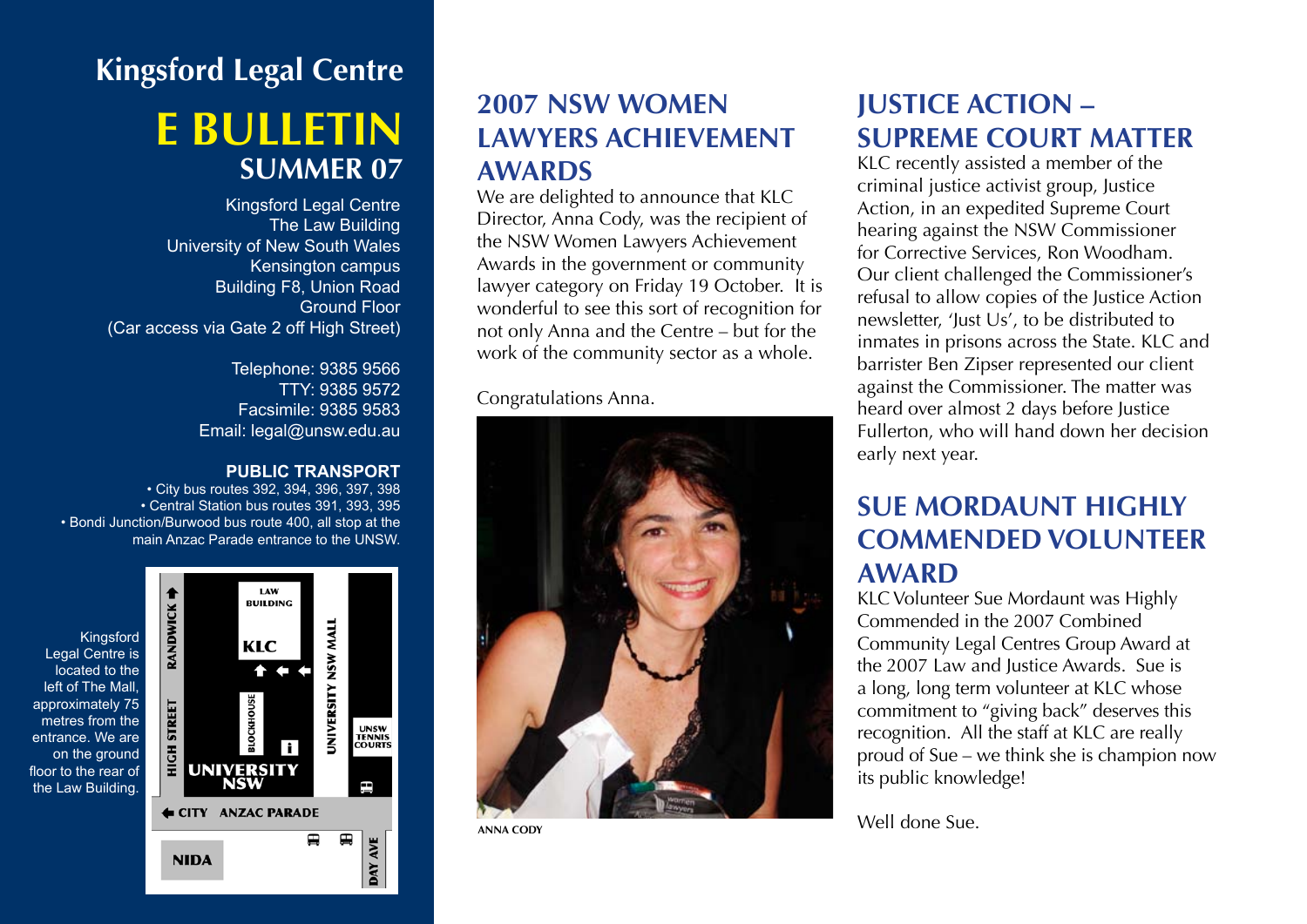**Launch of the Guide to Unfair Dismissal laws**

After many years hard work by Kingsford Legal Centre and Inner City Legal Centre, the guide was launched as a web resource in October 07. Although the federal election results will mean this will need to be updated, the everchanging industrial relations environment makes it very difficult to provide easy to read up to date information. The constantly changing law also makes the need for clear guides to the law very pressing. The guide was launched by the State Minister for Industrial Relations and will assist unrepresented litigants and employment lawyers advise and represent clients in this area of law.

# **Launch of 10th edition of the Redfern Law HANDBOOK**

The 10th edition of the extremely useful Redfern Law Handbook was launched in mid September. This resource is used intensively by our volunteer solicitors and staff solicitors in giving advice. Both Anna Cody and Linda Tucker were contributing authors of this edition of the Handbook.

# **Employment Law Clinic**

The Employment Clinic has had a number of successful outcomes for clients over the past few months. Conciliations of several matters at the Australian Industrial Relations Commission and one matter at the Anti-Discrimination Board all settled on favourable terms for our clients. We were also successful in chasing up severance pay for a client who was in dispute with her former employer as to whether she was in fact made redundant. The employer quickly agreed to pay once the client filed for recovery in the chief industrial magistrates court. A notable trend in recent months has been the number of pregnant clients we have taken on who have been discriminated against and/or dismissed shortly before their planned maternity leave. These matters have settled favourably but have clearly been a source of stress for our clients at a vulnerable time. On the policy side, the clinic has been active in organising election campaign materials on employment issues on behalf of clcs at state and national level. In October the Unfair Dismissal Guide, a joint effort between KLC and Inner City Legal Centre, was launched at state parliament.

# **Student Advocacy**

On 26<sup>th</sup> September a student from Kingsford Legal Centre participated in the Student Advocacy Program at Waverley Court. They made submissions on behalf of the client, with the leave of the court, in relation to a common assault matter. The student was successful in getting the matter dismissed on the condition of a 12 month good behaviour bond. The client was very pleased with this outcome, as was the student.

The Student Advocacy Scheme has recently extended to Newtown Local Court. On 23 October, a student clerk (supervised by Linda Tucker) appeared on behalf of a client who was charged with driving on a suspended licence. The plea in mitigation was successful and the magistrate ordered a good behaviour bond, with no conviction recorded. The client was very pleased with the outcome and it was an invaluable first time court experience for our student.

On Tuesday 30th October a KLC student went to Waverley Local Court to represent a client charged with negligent driving occasioning greivous bodily harm as part of the Student Advocacy Scheme. She presented her plea in mitigation and was successful in obtaining a s10 and a 2 year good behaviour bond for her client.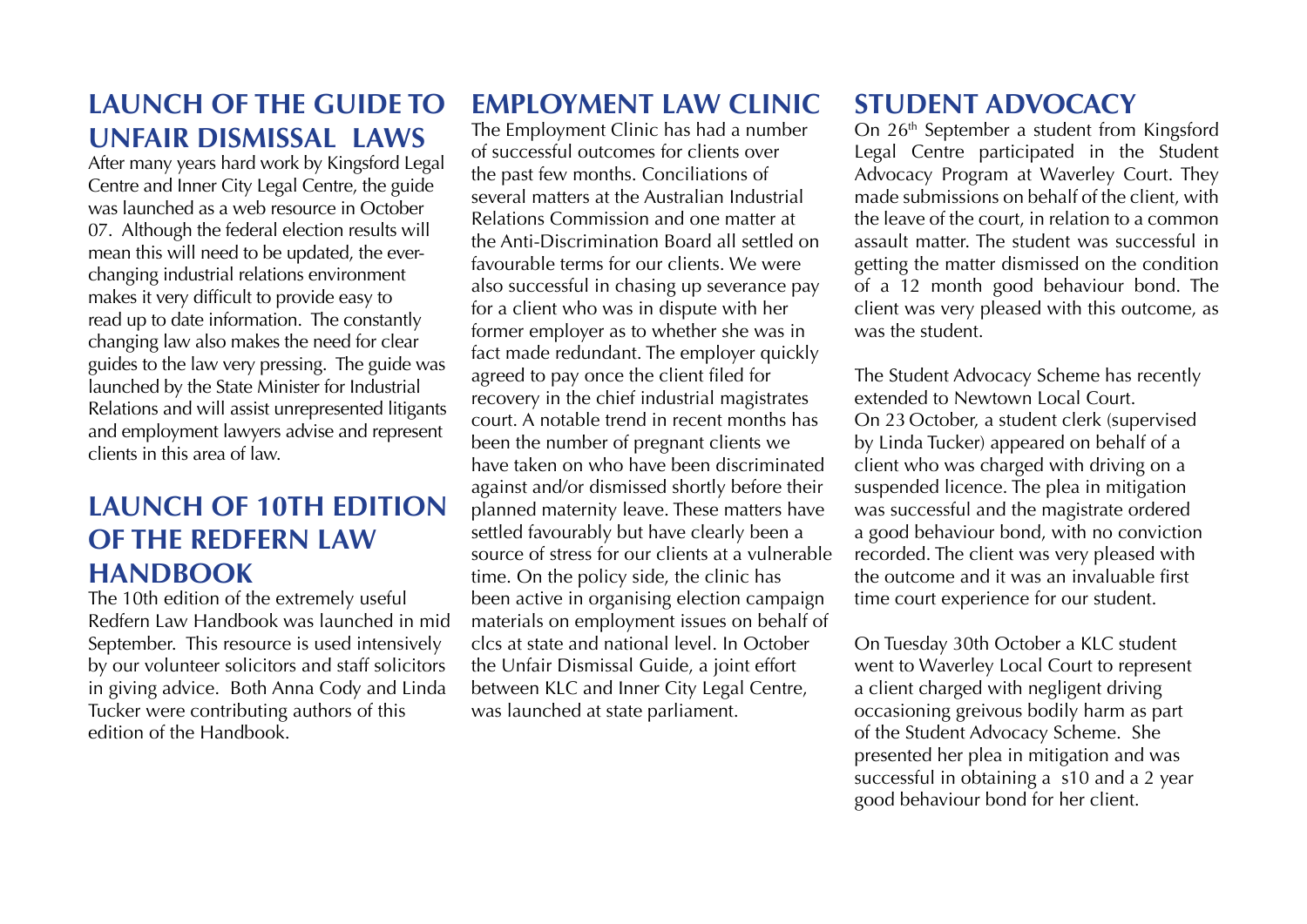### **Semester 2 Students Huge Bake Sale**

Our wonderful students in semester 2 decided that they wanted to hold a bake sale to raise funds for the Centre. All students contributed by either baking cakes, making signs or staffing the stall. The sale was a huge success with over \$460.00 raised for the Centre. Staff are very grateful to all semester 2 students for their effort but would like to particularly thank Sachin and Avigail – the main organisers of the day.

# **KLC seeking volunteer solicitors ….**

KLC currently has a number of vacancies on its evening advice rosters for solicitors with a current practising certificate and at least 1 year experience. We particularly need solicitors with employment law experience for our fortnightly Thursday night roster. Our advice sessions are held every Tuesday and Thursday evening between 6pm and 9:00pm. We ask that our volunteer solicitors commit to either a Tuesday or Thursday evening session fortnightly. If you are interested in joining our wonderful team of volunteer solicitors contact Denise Wasley at: d.wasley@unsw.edu.au.



**Graeme Bannerman, Sachin Kumar and Avigail Shai eating into the profits at the bake sale!**

#### **KLC Volunteer Solicitor Survey**

Over the past month KLC has undertaken a survey of our volunteer solicitors for their feedback on the advice nights. Overall, it seems the advice nights are running well and the move to campus has been a successful one. The majority thought there was no change in client type but some have noted a change in the type of clients we are now seeing. We are trying to tackle this by providing more outreach services and increasing our promotion in a more targeted manner. There are some problems

with the physical premises at Maroubra Junction which we can't do much about at this stage but otherwise this outreach is proving very successful. Volunteers had many ideas for training and we will try to act on them in the coming year. Thanks for those of you who completed the survey. We are always open to suggestions from vol sols on ways to improve our night services so if you have any ideas please pass them on to either me or your supervising solicitor. If anybody is interested in obtaining a copy of the evaluation report contact Denise on d.wasley@unsw.edu.au and she will forward it to you.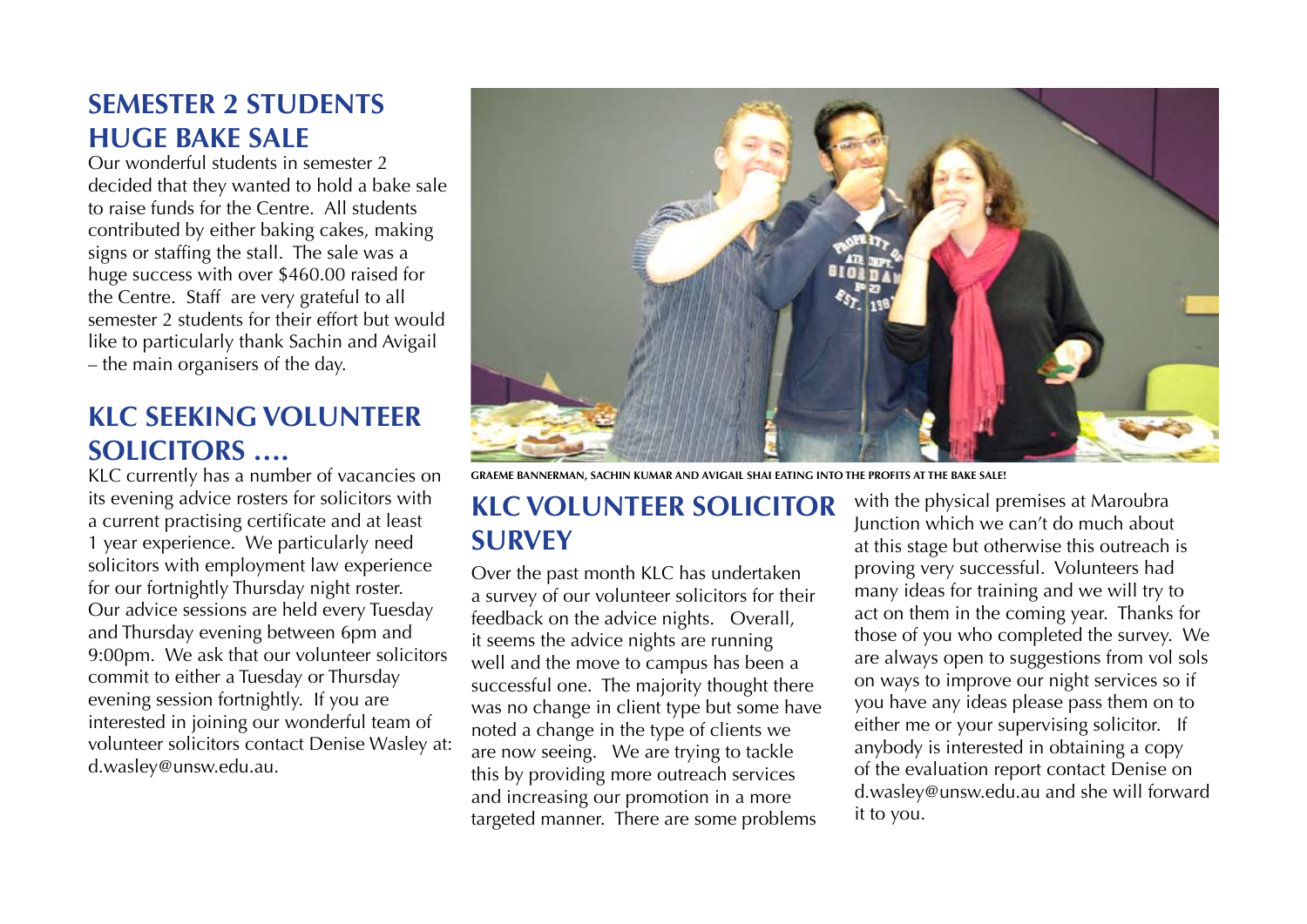# **Visit to KLC by delegates from Vietnam's Justice sector**

Kingsford was very pleased to host a visit from various key members of the Ministry for Justice, Legal Aid and Attorney General's in Vietnam in September. They are exploring the possibility of setting up a clinical centre and were keen to learn more about how we work.

# **KLC Ex-Student Survey**

KLC has recently completed an online survey of our ex-students to get a sense of their experience of KLC and the influence it has had on their career and pro bono choices. We are currently analyzing the results but note that that nearly all of the respondents had an extremely positive experience with clinical legal education and the KLC. Thanks to all those students who responded to the survey.

# **Pre-law program for Indigenous students**

In late November 10 pre- law Indigenous students came to the Centre for a half day program to learn more about law in practice and justice issues in the community. This is part of KLC's ongoing commitment to



**ANNA COdy and anna hartree witrh members from the Ministry for Justice, Legal Aid and Attorney General's in Vietnam** 

improving access to legal education for Indigenous students and is part of the Nura Gili Program to increase Indigenous participation in higher education.

# **Practical Legal Training Students**

KLC has had the assistance of three wonderful PLT students over the semester break;- Graham Bannerman, Kav Vassie and Margot Egan. Their commitment, hard work and caring attitudes have been an asset to the Centre and we all want to wish them well in their future careers. Thanks!

# **Freehills Secondee May Yii Sim departs ….**

May Yii's 6 month secondment ended in October and she has returned to Freehills, via South America. May Yii was a great addition to the KLC team who will be greatly missed. Students enjoyed working with her as did staff and we all wish her the very best in the future. Thanks May Yii!!!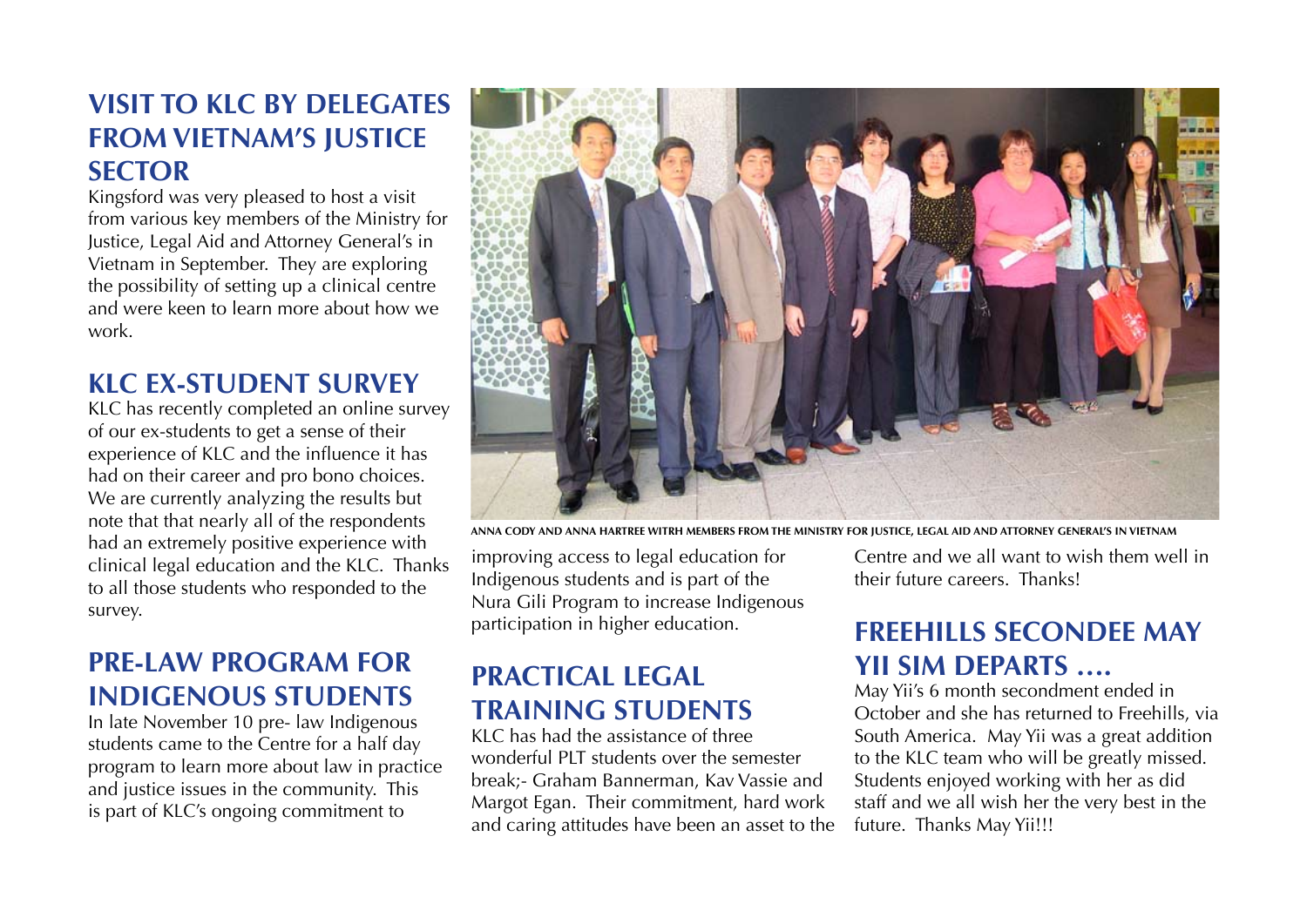# **New Freehill Secondee Mahreen Hasan arrives**

Mahreen Hasan is a 3rd year solicitor at Freehills, where she works in the firm's Employee Relations practice. She is a graduate of the UNSW Law School, having completed her studies in 2003 after a semester on exchange at McGill University in Montreal. Outside of work, Mahreen enjoys travelling, shopping and trying out new restaurants.

# **Bi-annual Australian clinical legal education conference**

In late September Teena Balgi, Anna Cody, Shirley Southgate and Linda Tucker attended the bi- annual clinical legal education conference hosted by Griffith University in Queensland. The conference was a valuable learning experience in which issues such as reflective journals, grading of students, research quality frameworks and access and equity issues were discussed. Anna Cody presented a paper on educating non Indigenous students about Indigenous issues and providing a supportive clinical program for Indigenous students.



**May Yii hands over her files to Mahreen**

# **National Association of Community Legal Centres Annual conference**

The annual conference of legal centres was held in Brisbane in mid September. Anna Hartree, Linda Tucker, Teena Balgi, Shirley

Southgate and Anna Cody all attended a very useful and dynamic conference. It is always an important opportunity for networking and meeting. Anna Cody also co presented a workshop session on clinical legal education and the needs of community legal centres shaping graduate attributes from Faculties of Law around Australia.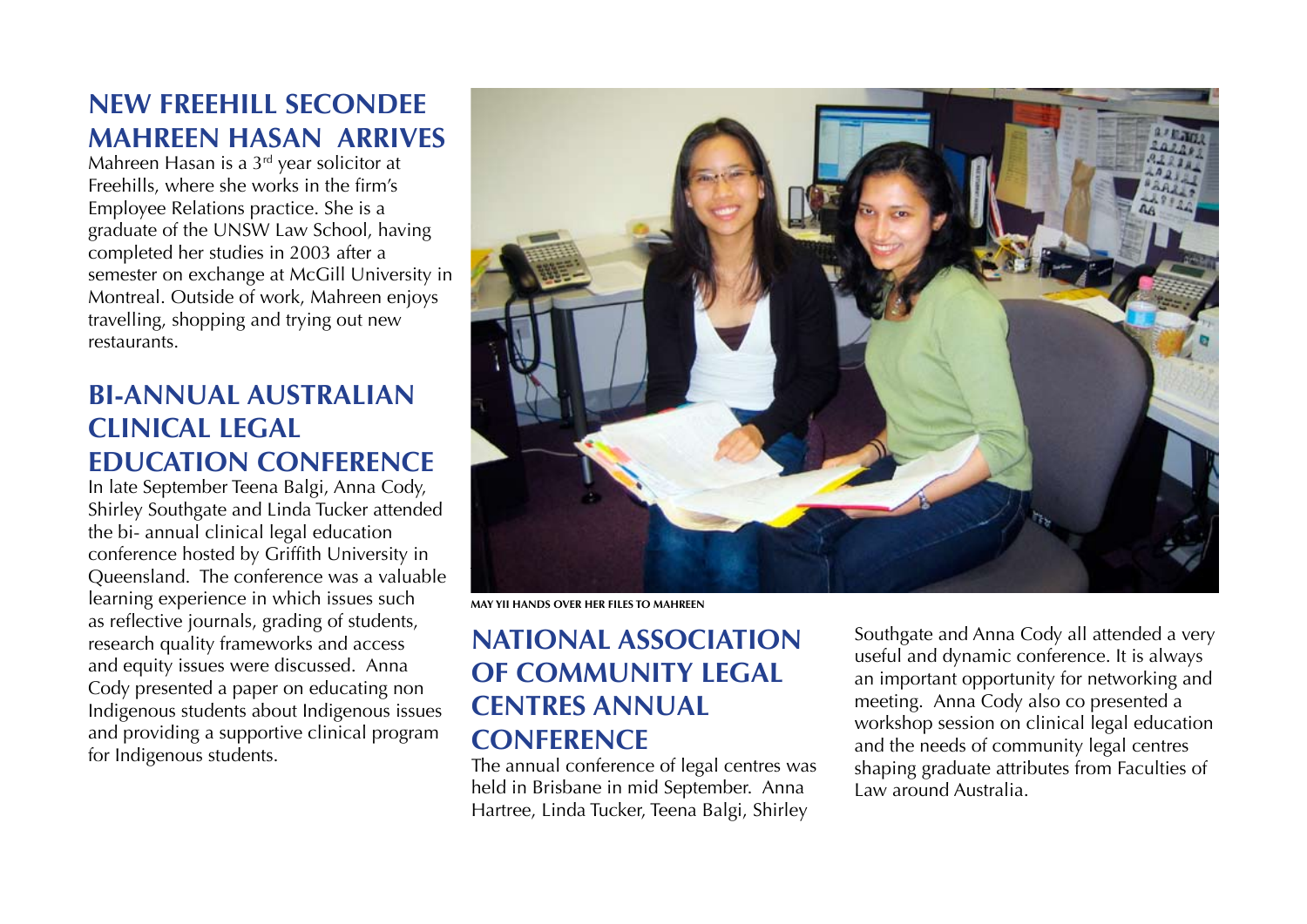# **Books for Prisoners Drive**

When Anna Cody sent an email to Law Faculty staff asking for books for NSW prisons she had no idea how huge the response would be. The response from faculty and students was very generous and the Centre started to look like a second hand book store. KLC student , Janna Hayes, however, thought we could do better so she got the word out to her human rights network and the response was literally overwhelming. The books have now all been delivered thanks to Evan Manolios and his Tarago. Janna is working with Sydney City Council to make the project ongoing but for now the drive is over. Thanks to all who contributed and special thanks to KLC students who did all the grunt work, sorting, stacking and carrying hundreds of books and Janna who, as always put her heart and soul into a worthwhile project.

# **Annual Volunteer Solicitor Get Together**

The Annual Volunteer Solicitor Get Together is being held this year on Wednesday 12 December from 6pm – 8pm at the common room, Law Building, UNSW. We are again doing the Secret Santa with the theme being 2<sup>nd</sup> hand books. Any vol sols who haven't



**KLC students rest by Evan's racey Tarago after lugging 100s of books**

already rsvped but would like to attend, please let Denise know on d.wasley@unsw. edu.au before Friday 7<sup>th</sup> of December.

# **Combined Community Legal Centres Group (NSW)**

KLC has continued its commitment to the CCLCG at its recent AGM by nominating Anna Cody for the position of Deputy Chair and Denise Wasley as Treasurer – both were elected unopposed. Anna and Denise are looking forward to contributing to the smooth running of the CCLCG over the next 12 months.